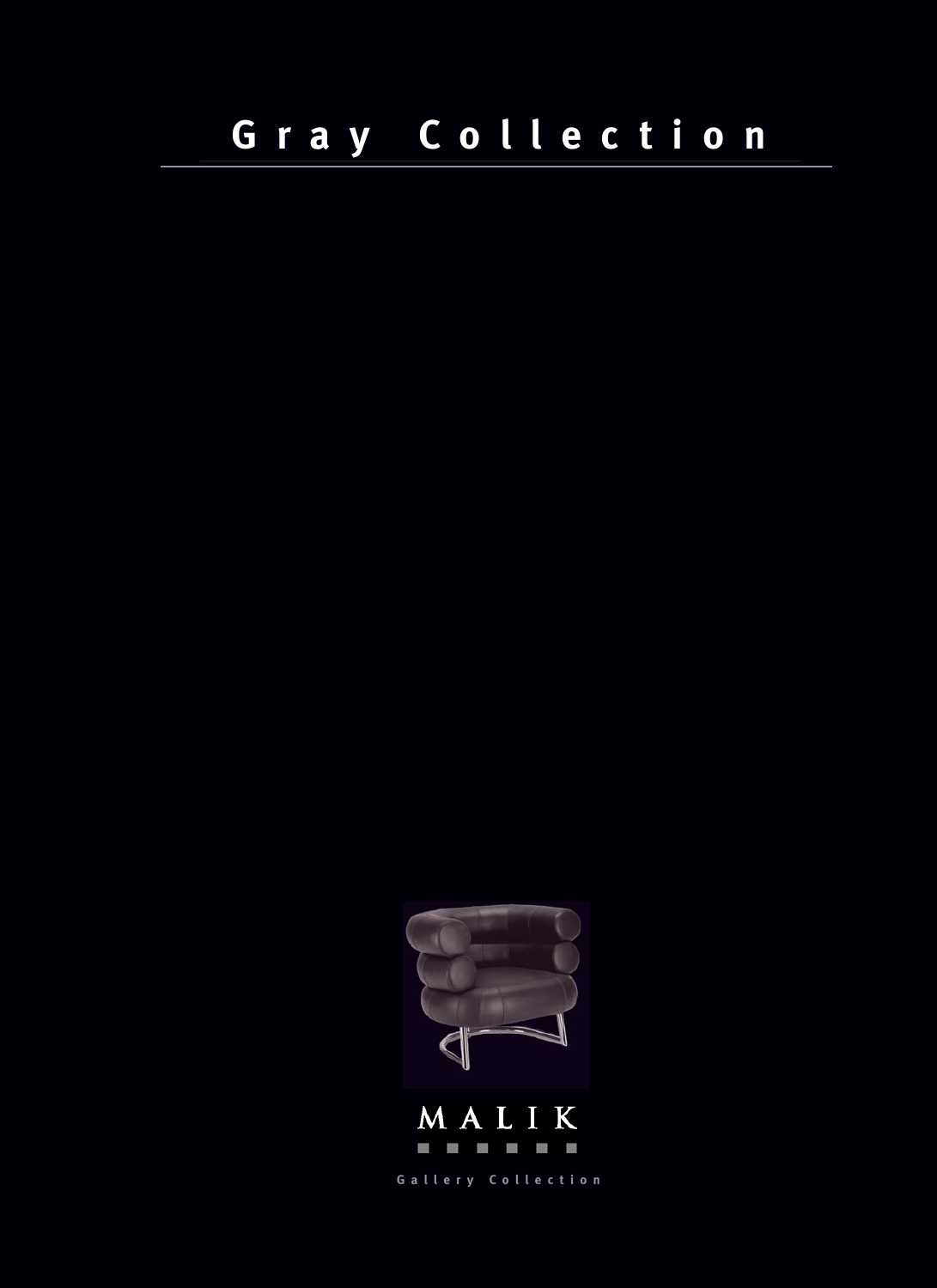#### **Eileen Gray Bibendum Chair**

**MC-L-601**

H 29 1/4" D 33" W 36" COM yds.: 6.5



#### **Eileen Gray (1879-1976)**

Eileen Gray was unrecognized for most of her career, but is now regarded as one of the most influential designers of the 20th century.

Born into an aristocratic family from the County Wexford, Ireland, she entered the Slade School of Art in London in 1898. Gray moved to Paris in 1902 where she spent the rest of her life.

Although Gray did not exhibit consistently at the Salons, she ran her own establishment, the Jean Desert Gallery from 1922 until 1930. Her gallery never achieved commercial success, although it was supported by sales of her popular carpets.

#### **Eileen Gray Transat Chair**

**MC-L 607** H 30 1/2" D 43" W 22"



#### **Eileen Gray Sofa**

**MC-L-603**

H 34 1/2" D 35 1/2" W 94 1/2" SH 17" AH 34 1/2" COM yds: 9

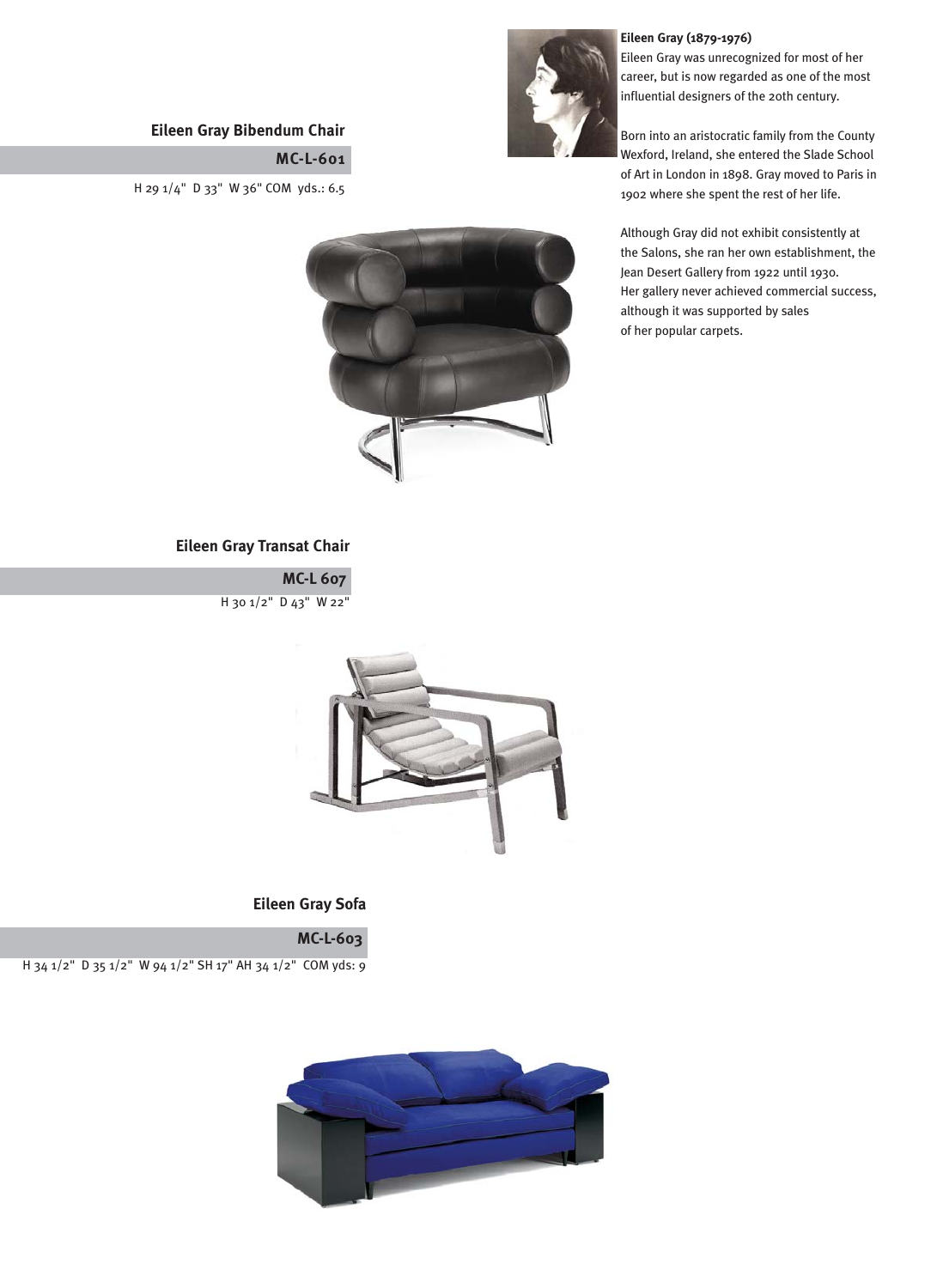### **Eileen Gray Day Bed**

# **MC-L-602**

H 16 1/4" D 33 1/2" W 75" SH 16" COM Yards: 9



# **Eileen Gray Adjustable Table**

# **MC-T-604**

H 24 - 39" Diam 20"

# **Eileen Gray Occasional Table**

**MC-T-605**

H 27 1/2" Diam 20"

### **Eileen Gray Block Screen**

**MC-A-607**

H 67 3/4" D 1 1/2" W 60"